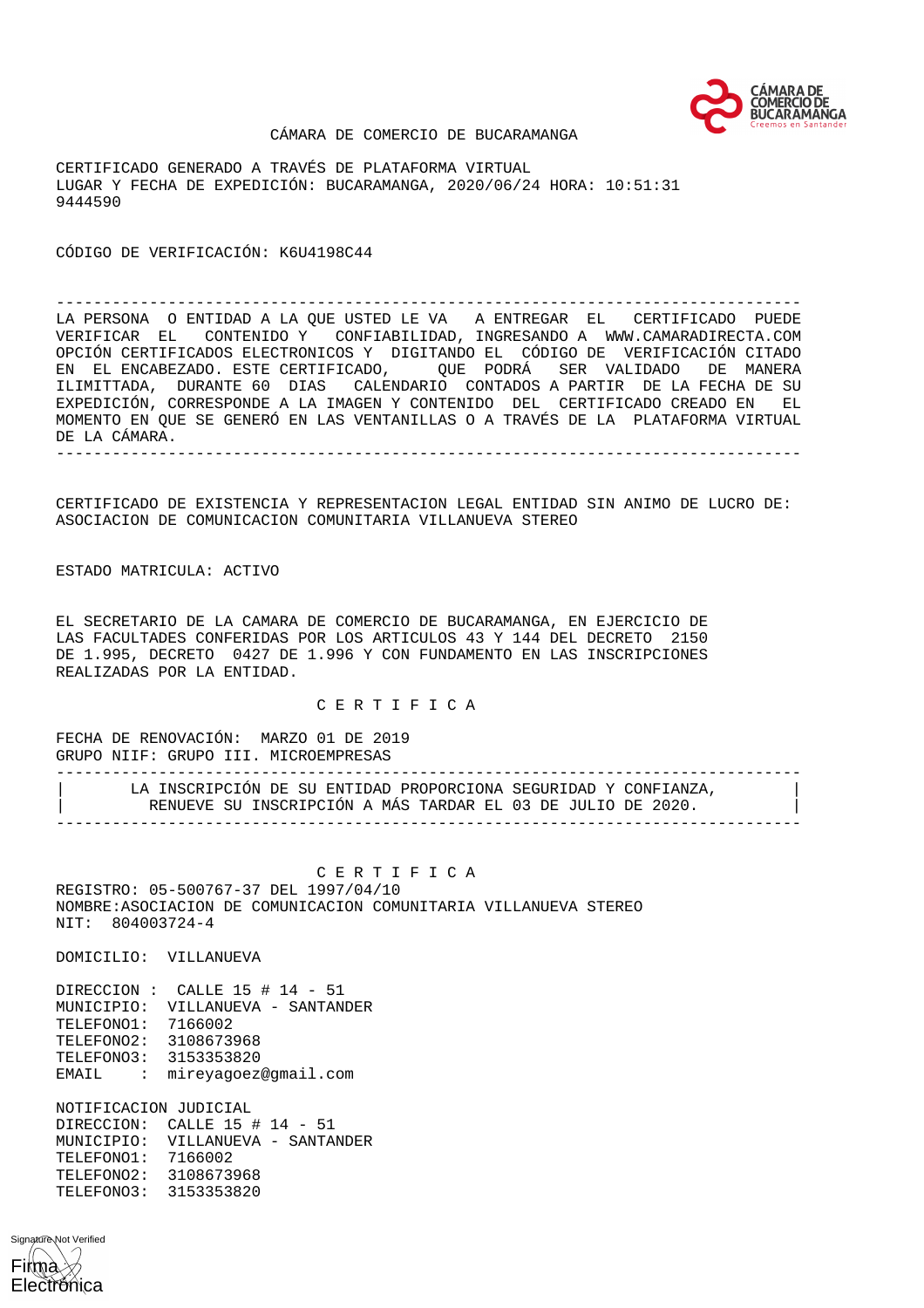PAGINA 2

### ASOCIACION DE COMUNICACION COMUNITARIA VILLANUEVA STEREO

EMAIL : mireyagoez@gmail.com

QUE POR CERTIFICADO DE EXISTENCIA No 441 DE FECHA 1995/06/16 DE LA SECRETARIA JURIDICA DEL DEPTO-GOBERNACION DE SDER DE VILLANUEVA INSCRITA EN ESTA CAMARA DE COMERCIO EL 1997/04/10 BAJO EL No 1022 DEL LIBRO 1, SE REGISTRO LA ENTIDAD SIN ANIMO DE LUCRO DENOMINADA ASOCIACION DE COMUNICACION COMUNITARIA VILLANUEVA STEREO

C E R T I F I C A

QUE POR ACTA NTO. 014, DEL 23/03/2013, INSCRITA EN ESTA CAMARA DE COMERCIO EL 22/04/2013, BAJO EL NRO. 44747, DEL LIBRO 1, CONSTA: LA ENTIDAD SE DENOMINARA: ASOCIACIÓN DE COMUNICACIÓN COMUNITARIA VILLANUEVA STEREO

 C E R T I F I C A QUE DICHA SOCIEDAD/ENTIDAD HA SIDO REFORMADA POR LOS SIGUIENTES DOCUMENTOS: DOCUMENTO NUMERO FECHA ENTIDAD CIUDAD INSCRIPC. ACTA 014 2013/02/08 ASAMBLEA GEN SAN GIL 2013/04/22

C E R T I F I C A

VIGENCIA ES: INDEFINIDA

C E R T I F I C A

OBJETO SOCIAL: QUE POR ACTA NTO. 014, DEL 23/03/2013, ANTES CITADA CONSTA LA REFORMA: ARTICULO 5: OBJETIVOS ESPECIFICOS. 1. PROMOVER LOS PROCESOS DE CAPACITACON ENTRE LOS ASOCIADOS PARA CONTRIBUIR A UNA COMUNICACION DE CALIDAD EN PRO DEL DESARROLLO DE LAS COMUNIDADES. 2. FOMENTAR MECANISMOS QUE CONTRIBUYAN A LA CONVIVENCIA EN PAZ EN NUESTRA COMUNIDAD. 3. PROPENDER POR EL RESCATE E INCENTIVO DE LOS VALORES RELIGIOSOS, COMUNITARIOS, CULTURALES, SOCIALES Y DEPORTIVOS DE LA COMUNIDAD A TRAVES DE SUS DIFERENTES MANIFESTACIONES, PROGRAMAS Y ACTIVIDADES. 4. EDUCARA LA COMUNIDAD EN VALORES SOCIALES, POLITICOS, RELIGIOSOS, ECONOMICOS, CULTURALES, ETICOS Y MORALES PARA UNA VERDADERA CONVIVENCIA SOCIAL, DEMOCRATICA Y PARTICIPATIVA. 5. CREAR ESPACIOS PARA EL TRABAJO DE COLECTIVOS DE COMUNICACION POPULAR Y COMUNITARIA PERMITIENDO CAMINOS DE EXPRESION PROPIOS DE LA RADIO COMUNITARIA, CEÑIDOS A LAS NORMAS EXPEDIDAS PARA ELLO Y A LOS CRITERIOS PROPIOS DE LA ORGANIZACION. ARTICULO 6. SECCIONES. PARA CUMPLIR LOS ANTERIORES OBJETIVOS LA ASOCIACION DE COMUNICACION COMUNITARIA VILLANUEVA STEREO TENDRA LAS SIGUIENTES ECCIONES CREADAS POR ASAMBLEA GENERAL. A. PRODUCCION. B. CAPACITACION Y RELACION ENTRE<br>PRODUCTORES RADIALES E INTERCAMBIOS C. ELABORACION - Y. PRESENTACION - DE PRODUCTORES RADIALES E INTERCAMBIOS. C. ELABORACION Y PRESENTACION PROYECTOS. D. EMISION, LOCUCION Y DIRECCION DE PROGRAMAS. LA JUNTA DIRECTIVA DESIGNARA LA DIRECCION DE LAS SECCIONES YA SEA UNITARIA O GENERALMENTE. LA VIGILANCIA Y CONTROL DE CADA SECCION LE CORRESPONDERA A LA JUNTA DE VIGILANCIA. ARTICULO 7: OBJETIVOS DE CADA SECCION. SECCION DE PRODUCCION: DISEÑAR PROGRAMAS DE INTERES COMUNITARIO QUE FOMENTEN EN LA AUDIENCIA EL SENTIDO DE RESPONSABILIDAD Y PERTENENCIA SOCIAL POR MEDIO DE LA EMISION. CREAR PROGRAMAS DE INTERES SOCIAL COMUNITARIO, PARTICIPATIVO Y RECREATIVO PARA EL BENEFICIO DE LA COMUNIDAD. EN TODOS LOS CADOS DEBE CEÑIRSE A LAS NORMAS Y REGLAMENTACIONES LEGALES QUE PRA ESTOS FINES SE DICTAN. SECCION DE CAPACITACION Y RELACION ENTRE PRODUCTORES RADIALES E INTERCAMBIOS: PROMOVER LA CAPACITACION DE LOS INTEGRANTES Y COLABORADORES DE LA ASOCIACION DE COMUNICACION COMUNITARIA VILLANUEVA STEREO. BUSCAR LOS MEDIOS PARA QUE SE ELEVE LA CALIDAD HUMANA Y DE LA PROGRAMACION RADIAL. COLABORARSE CON LA COMUNIDAD PARA LA ELABORACION DE PROYECTOS DE CAPACITACION EN DIFERENTES ASPECTOS QUE LLEVEN E UN MEJOR NIVEL DE SUPERACION DE LOS INTEGRANTES Y COLABORADORES DE LA ASOCIACION DE COMUNIACION COMUNITARIA VILLANUEVA STEREO. ENTERARSE Y PROGRAMAR CURSOS O TALLERES PARA LOS INTEGRANTES, COLABORADORES Y PROGRAMADORES DE LA ASOCIACION A FIN DE LLEGAR A LA AUDIENCIA CON UNA MEJOR CALIDAD. VISITAR Y CONOCER OTROS SISTEMAS DE RADIOS COMUNITARIAS PARA TOMAR PUNTOS QUE NOS AYUDEN A ELEVAR NUESTRA CALIDAD DE SERVICIO. PROGRAMAR REUNIONES PERIODICAS PARA CONCRETAR Y RESOLVER SITUACIONES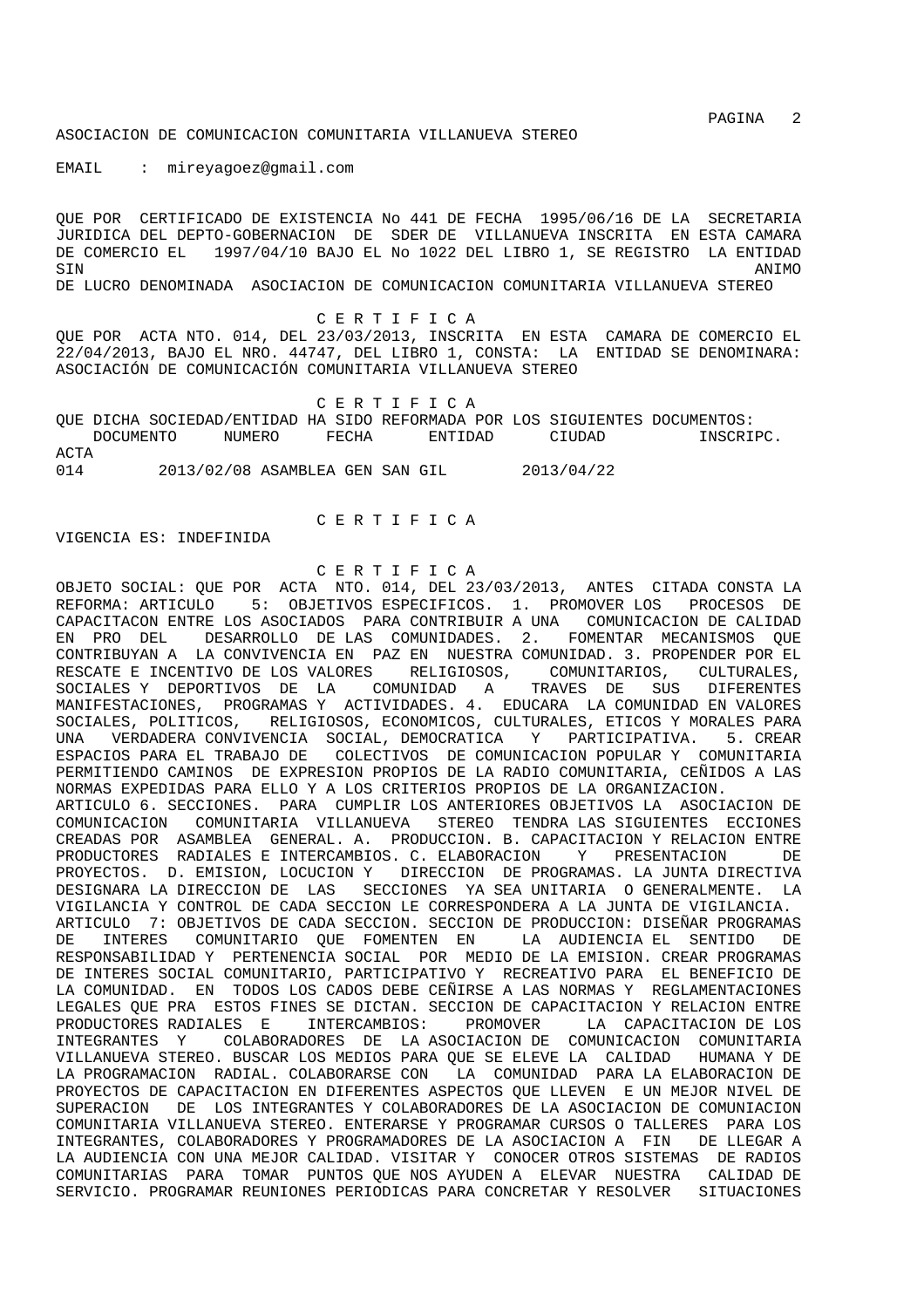PAGINA 3

#### ASOCIACION DE COMUNICACION COMUNITARIA VILLANUEVA STEREO

QUE SE PRESENTEN ENTRE PRODUCTORES, PROGRAMADORES Y DEMAS COLABORADORES DE LA ASOCIACION. SECCIO DE ELABORACION Y PRESENTACION DE PROYECTOS. ELABORAR Y PRESENTAR PROYECTOS ANTE LAS ENTIDADES GUBERNAMENTALES Y NO GUBERNAMENTALES QUE BENEFICIEN LA ASOCIACION Y LA COMUNIDAD. CREAR NUEVAS FORMAS DE PROGRAMACION RADIAL QUE PERMITAN MEJORAR LOS ESTILOS Y GANAR MAYOR AUDIENCIA Y CREDIBILIDAD ANTE LA COMUNIDAD. ELABORAR PROYECTOS Y PRESENTARLOS A LAS ENTIDADES GUBERNAMENTALES, QUE LLEVEN A UNA PROGRAMACION DE ACUERDO AL TIEMPO QUE SE ESTE VIVIENDO. CREAR Y REGLAMENTAR UN BANCO DE PROYECTOS DE LA ASOCIACION PARA LA SUPERACION DE LA MISMA NO DETENER SU PROGRESO.

 C E R T I F I C A REPRESENTANTE LEGAL: QUE POR ACTA NTO. 014, DEL 23/03/2013, ANTES CITADA CONSTA LA REFORMA: ARTICULO 35. EL GERENTE Y/O REPRESENTANTE LEGAL. LA ASOCIACION TENDRA UN GERENTE O REPRESENTANTE LEGAL ELEGIDO POR LA JUNTA DIRECTIVA.

 C E R T I F I C A QUE POR ACTA No 2015/02 DE 2015/05/08 DE JUNTA DIRECTIVA INSCRITA EN ESTA CAMARA DE COMERCIO EL 2015/05/26 BAJO EL No 49885 DEL LIBRO 1, CONSTA: CARGO NOMBRE GERENTE SARMIENTO OLARTE MARTHA YANETH DOC. IDENT. C.C. 37531323

# C E R T I F I C A

FACULTADES DEL REPRESENTANTE LEGAL: QUE POR ACTA NTO. 014, DEL 23/03/2013, ANTES CITADA CONSTA LA REFORMA: ARTICULO 36. FUNCIONES DEL GERENTE Y/O REPRESENTANTE LEGAL. REPRESENTAR LEGALMENTE A LA ASOCIACION EN TODOS LOS ACTOS ADMINISTRATIVOS PUBLICOS E INSTITUCINALES. MANTENER INFORMADA A LA JUNTA DIRECTIVA, FISCALIZADOR Y ASAMBLEA GENERAL SOBRE EL FUNCIONAMIENTO Y MARCHA DE LA ASOCIACION. DESARROLLAR TODAS LAS ACTIVIDADES NECESARIAS QUE PERMITAN EL CUMPLIMIENTO DE LOS OBJETIVOS METAS Y PROGRAMAS DE LA ASOCIACION. MANTENERSE INFORMADO SOBRE ACTIVIDADES MUNICIPALES, DEPARTAMENTALES Y NACIONALES EN CUANTO A PROGRAMACIONES, DECRETOS, LEYES Y NORMAS QUE SIRVAN PARA EL BUEN DESARROLLO Y CUMPLIMIENTO DE LOS OBJETIVOS DE LA ASOCIACION. MANTENER CONTACTO Y BUENAS RELACIONES CON LAS DEMAS ASOCIACIONES DE COMUNICACION COMUNITARIA EXISTENTES. VIGILAR PERMANENTEMENTE PARA QUE LOS PROGRAMAS QUE SE EMITEN CUMPLAN CON LOS OBJETIVOS DE LA ASOCIACION Y ESTEN DENTRO DE LAS NORMAS LEGALES REGLAMENTARIAS Y ESTATUTARIAS. SUSPENDER O DESAUTORIZAR PROGRAMAS, ACTIVIDADES O PUBLICIDADES QUE SE ESTEN O SE VAYAN A TRANSMITIR QUE ATENTEN CONTRA LOS PRINCIPIOS Y OBJETIVOS DE LA ASOCIACION O QUE LA PONGAN EN ENTREDICHO, CITANDO DE INMEDIATO A REUNION DE JUNTA DIRECTIVA PARA INFORMAR LOS MOTIVOS.

## C E R T I F I C A

JUNTA DIRECTIVA: QUE POR ACTA No 020 DE 2019/02/22 DE ASAMBLEA GENERAL DE ASOCIADOS INSCRITA EN ESTA CAMARA DE COMERCIO EL 2019/03/21 BAJO EL No 66928 DEL LIBRO 1, CONSTA: P R I N C I P A L E S

| PARROOUIA SAN LUIS DE VILLANUEVA | NIT 804016737-6 |
|----------------------------------|-----------------|
| CARREÑO FUENTES LIBARDO          | C.C. 5581130    |
| GOMEZ ESLAVA MIREYA              | C.C. 37530627   |
| CORZO BAUTISTA CARMEN            | C.C. 27992341   |
| BAUTISTA DELGADO EVANGELISTA     | C.C. 5742700    |

 C E R T I F I C A C E R T I F I C A CIIU-CODIFICACION ACTIVIDAD ECONOMICA

ACTIVIDAD PRINCIPAL : 6010 ACTIVIDADES DE PROGRAMACIÓN Y TRANSMISIÓN EN EL SERVICIO DE RADIODIFUSIÓN SONORA.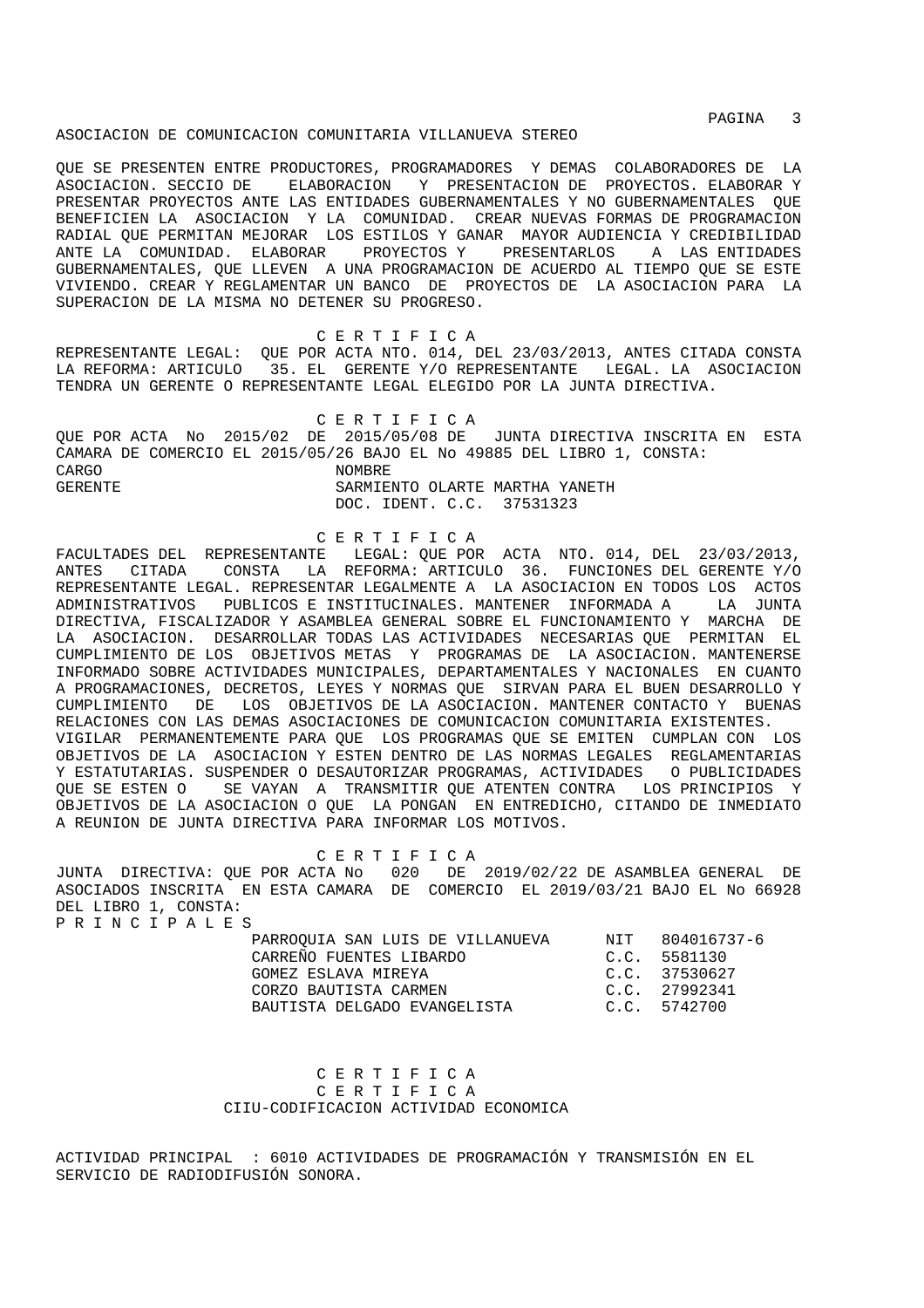### ASOCIACION DE COMUNICACION COMUNITARIA VILLANUEVA STEREO

ACTIVIDAD SECUNDARIA : 6190 OTRAS ACTIVIDADES DE TELECOMUNICACIONES

 C E R T I F I C A QUE LA ENTIDAD SE ENCUENTRA SOMETIDA A LA INSPECCION, VIGILANCIA Y CONTROL DE LA SECRETARIA JURIDICA DE LA GOBERNACION DE SANTANDER EN CONSECUENCIA ESTA OBLIGADA A CUMPLIR CON LAS NORMAS QUE RIGEN ESTA CLASE DE ENTIDADES.

NO APARECE INSCRIPCION POSTERIOR DE DOCUMENTOS QUE MODIFIQUE LO ANTES ENUNCIADO EXPEDIDO EN BUCARAMANGA, A 2020/06/24 10:51:31 - REFERENCIA OPERACION 9444590

--------------------------------------------------------------------------------

| LOS ACTOS DE REGISTRO AQUÍ CERTIFICADOS QUEDAN EN FIRME DIEZ DÍAS HÁBILES | | DESPUÉS DE LA FECHA DE INSCRIPCIÓN, SIEMPRE QUE, DENTRO DE DICHO TERMINO, NO| | SEAN OBJETO DE LOS RECURSOS DE REPOSICIÓN ANTE ESTA ENTIDAD, Y / O | DE APELACIÓN ANTE LA SUPERINTENDENCIA DE INDUSTRIA Y COMERCIO.

| | | PARA EFECTOS DEL CÓMPUTO DE LOS TÉRMINOS LOS SÁBADOS NO SON DÍAS HÁBILES EN | LA CÁMARA DE COMERCIO DE BUCARAMANGA.

| | EL PRESENTE CERTIFICADO NO CONSTITUYE CONCEPTOS FAVORABLES DE USO DE SUELO, | NORMAS SANITARIAS Y DE SEGURIDAD. | --------------------------------------------------------------------------------

# | I M P O R T A N T E |

--------------------------------------------------------------------------------

| EL REGISTRO ANTE LAS CAMARAS DE COMERCIO NO CONSTITUYE APROBACION DE | ESTATUTOS. (ART.636 CODIGO CIVIL). LA PERSONA JURIDICA DE QUE TRATA ESTE CERTIFICADO SE ENCUENTRA SUJETA A LA INSPECCION, VIGILANCIA Y CONTROL DE LAS AUTORIDADES QUE EJERCEN ESTA FUNCION, POR LO TANTO DEBERA PRESENTAR ANTE LA AUTORIDAD CORRESPONDIENTE | EL CERTIFICADO DE REGISTRO RESPECTIVO, EXPEDIDO POR LA CAMARA DE COMERCIO, | | DENTRO DE LOS 10 DIAS HABILES SIGUIENTES A LA FECHA DE INSCRIPCION, MAS EL | | TERMINO DE LA DISTANCIA CUANDO EL DOMICILIO DE LA PERSONA JURIDICA SIN ANIMO | DE LUCRO QUE SE REGISTRA ES DIFERENTE AL DE LA CAMARA DE COMERCIO QUE LE | CORRESPONDE. EN EL CASO DE REFORMAS ESTATUTARIAS ADEMAS SE ALLEGARA COPIA | DE LOS ESTATUTOS. | TODA AUTORIZACION, PERMISO, LICENCIA O RECONOCIMIENTO DE CARACTER OFICIAL, | SE TRAMITARA CON POSTERIORIDAD A LA INSCRIPCION DE LAS PERSONAS JURIDICAS SIN ANIMO DE LUCRO EN LA RESPECTIVA CAMARA DE COMERCIO.

--------------------------------------------------------------------------------